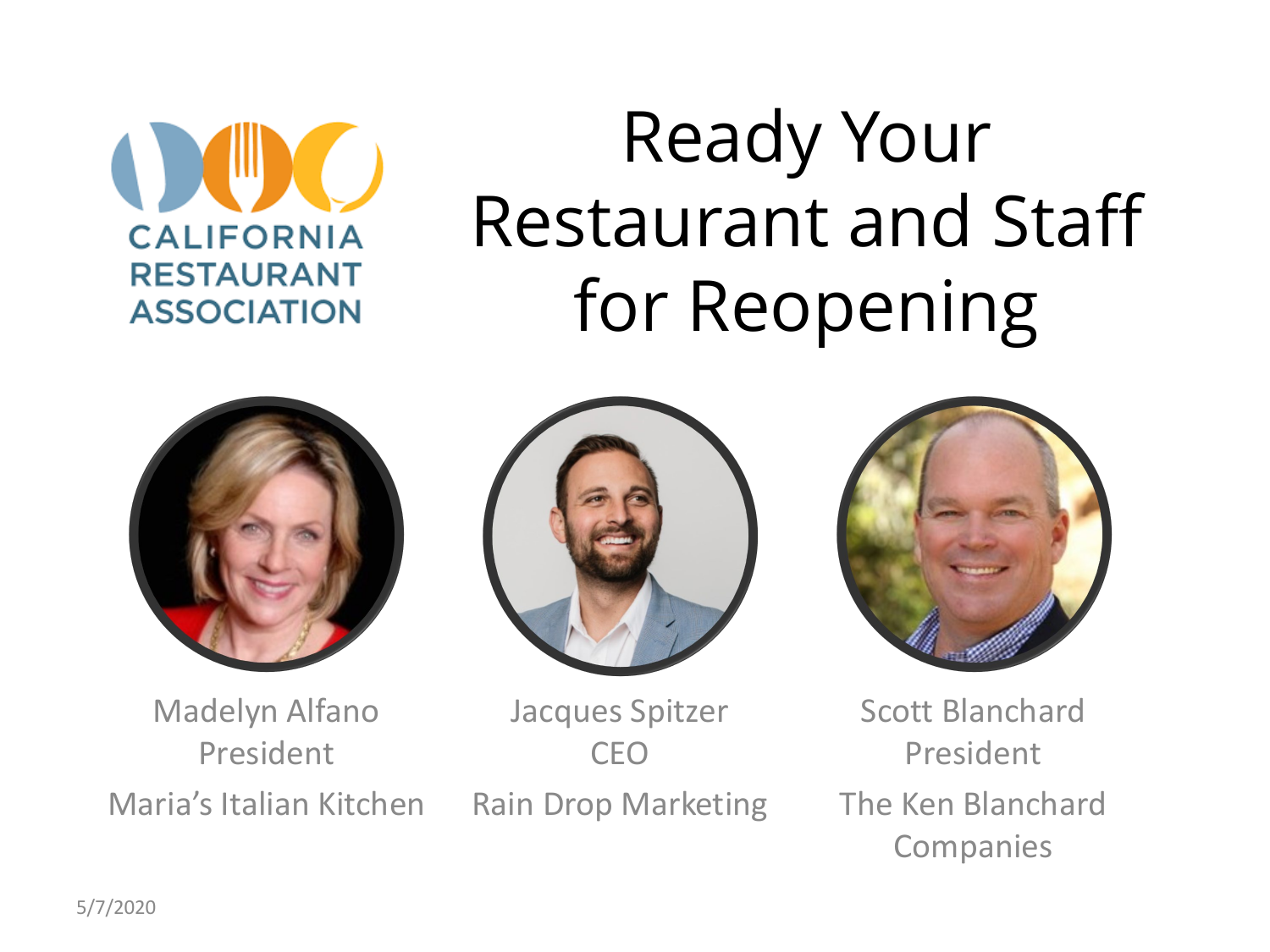



# **Managing Your Restaurants, the New Normal, Get Ready to Open for Dine In**

### *From Eat, Drink, Smile to Safety, Sanitize, Sell, and Smile*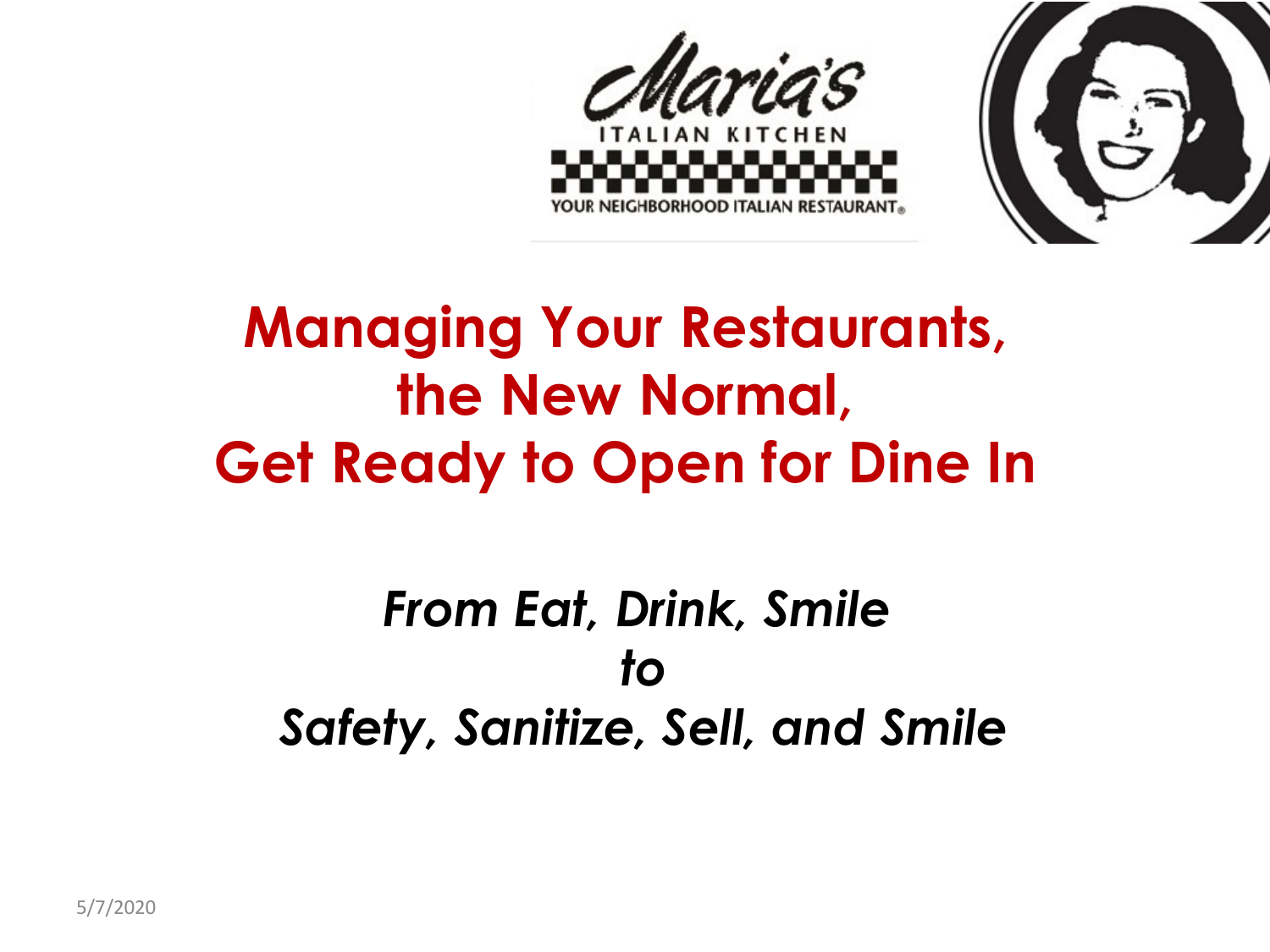

# **Multiple Locations: Merge or Purge**

**Strategy:** Temporary Shutdown or Permanent Close?

- Sales
- Cost of Lease
- Employees
- Proximity to other locations
- Closing Procedure Checklist- Greg McNally

### **Staying Open:**

- Update your locations: Perception is Key
- Clean Restrooms- Paint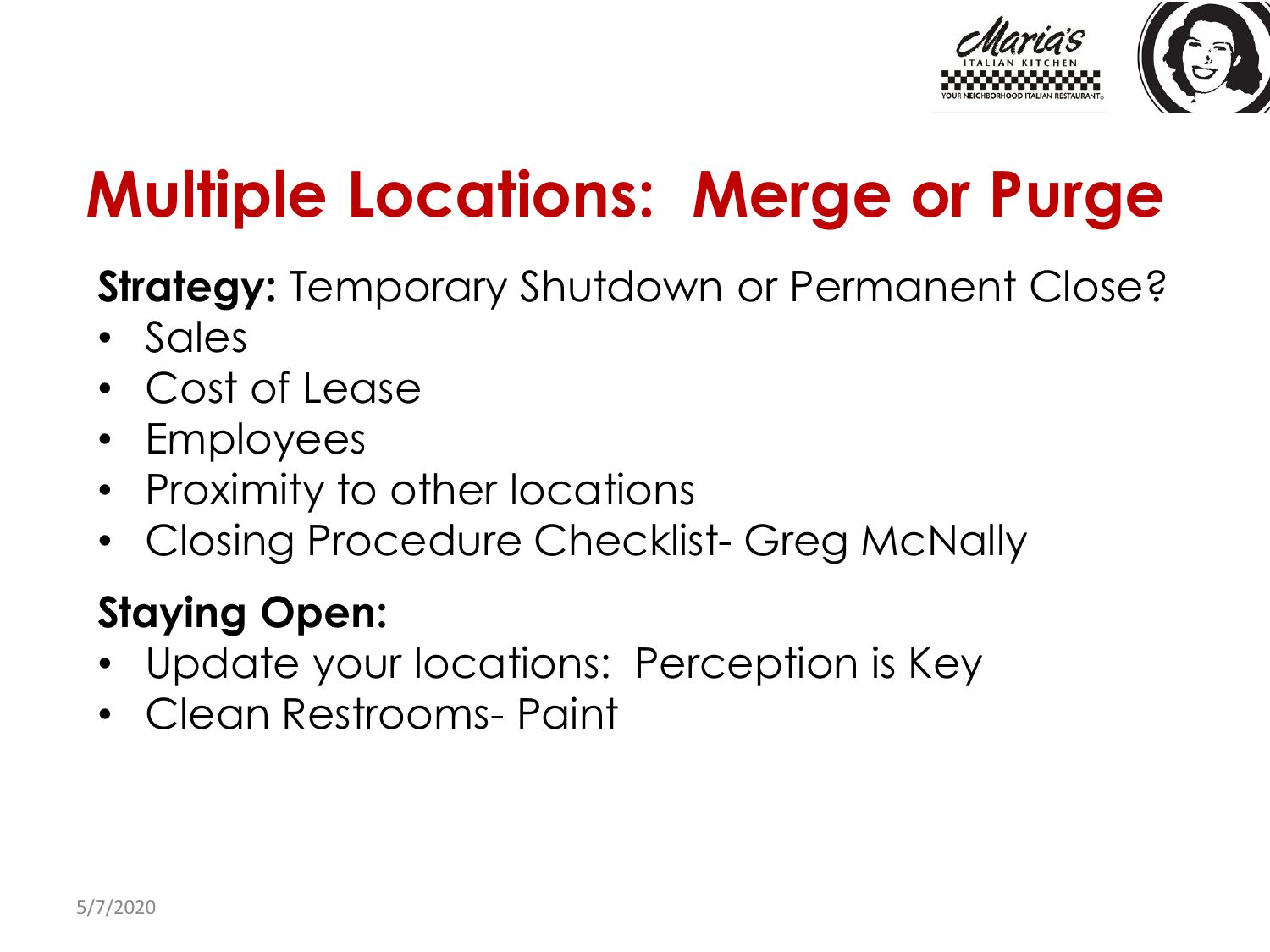

# **Realign Staff Roles & Responsibilities**

### **Cross Train**

- Servers to Cashiers/Drivers
- GM and Managers: Shared Responsibilities
- Shift Leaders: Top Employees trained to run shifts

### **Morale**

- Cheerleader, Visionary, Captain of the Ship
- Tip Share- All Employees
- Spotlight Employee-recognizing Team Members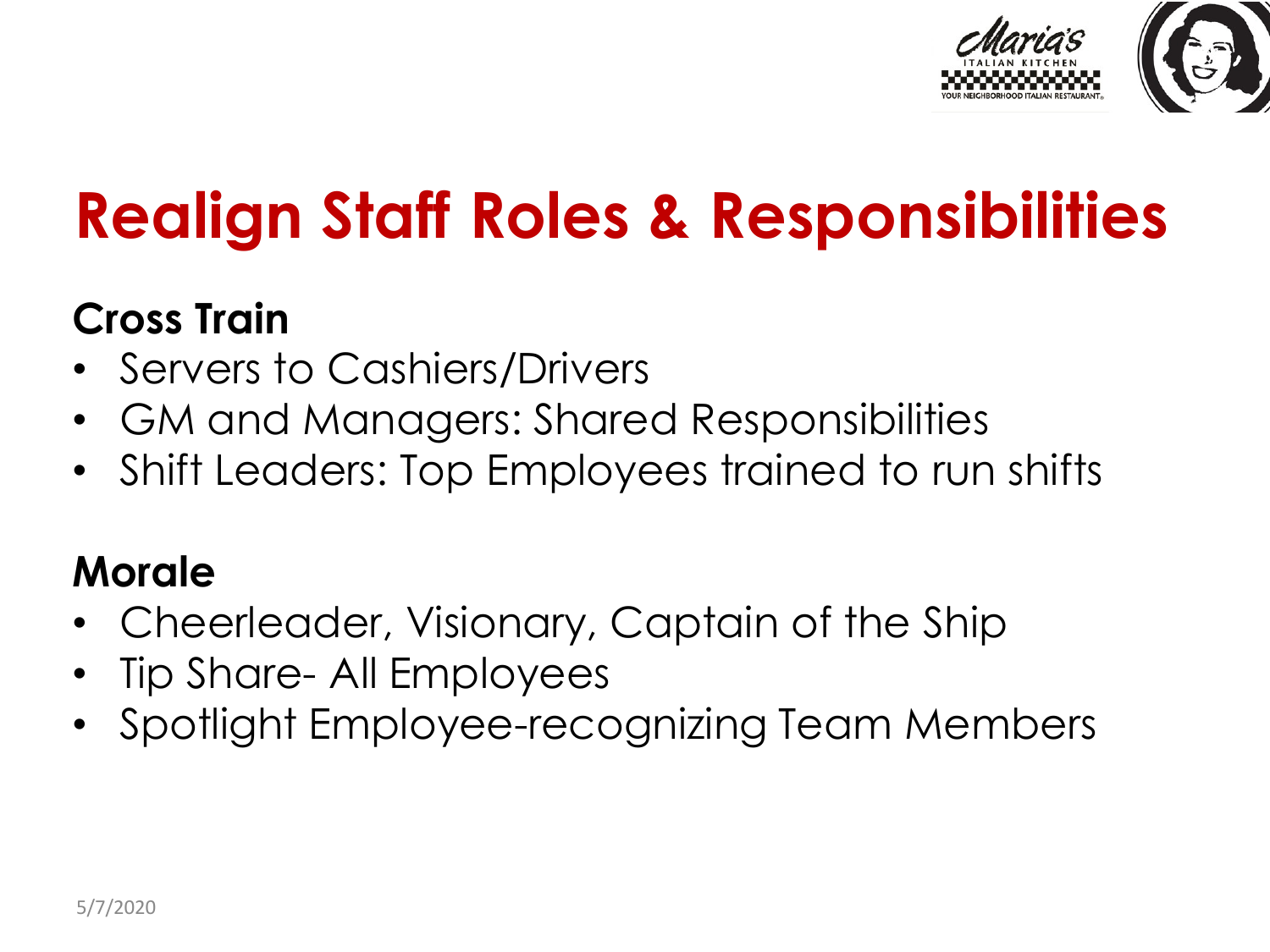

# **Realign Staff Roles & Responsibilities**

#### **Delivery Drivers**

- In House or Outsourced
- Pros and Cons

#### **In House**

*Pros:* Control, Standards, Food handler/Food Safety, understand Culture, Driving Record, Insurance, cover with Umbrella Liability Policy, and won't eat the food out of the bag

*Cons:* Liability for accidents, overtime, mileage, payroll costs

#### **Outsourced**

*Pros:* On Call, no mileage or payroll costs,

*Cons:* No Control, Sanitation, Food Safety, and may eat the food out of the bag, no connection/loyalty to our company and customers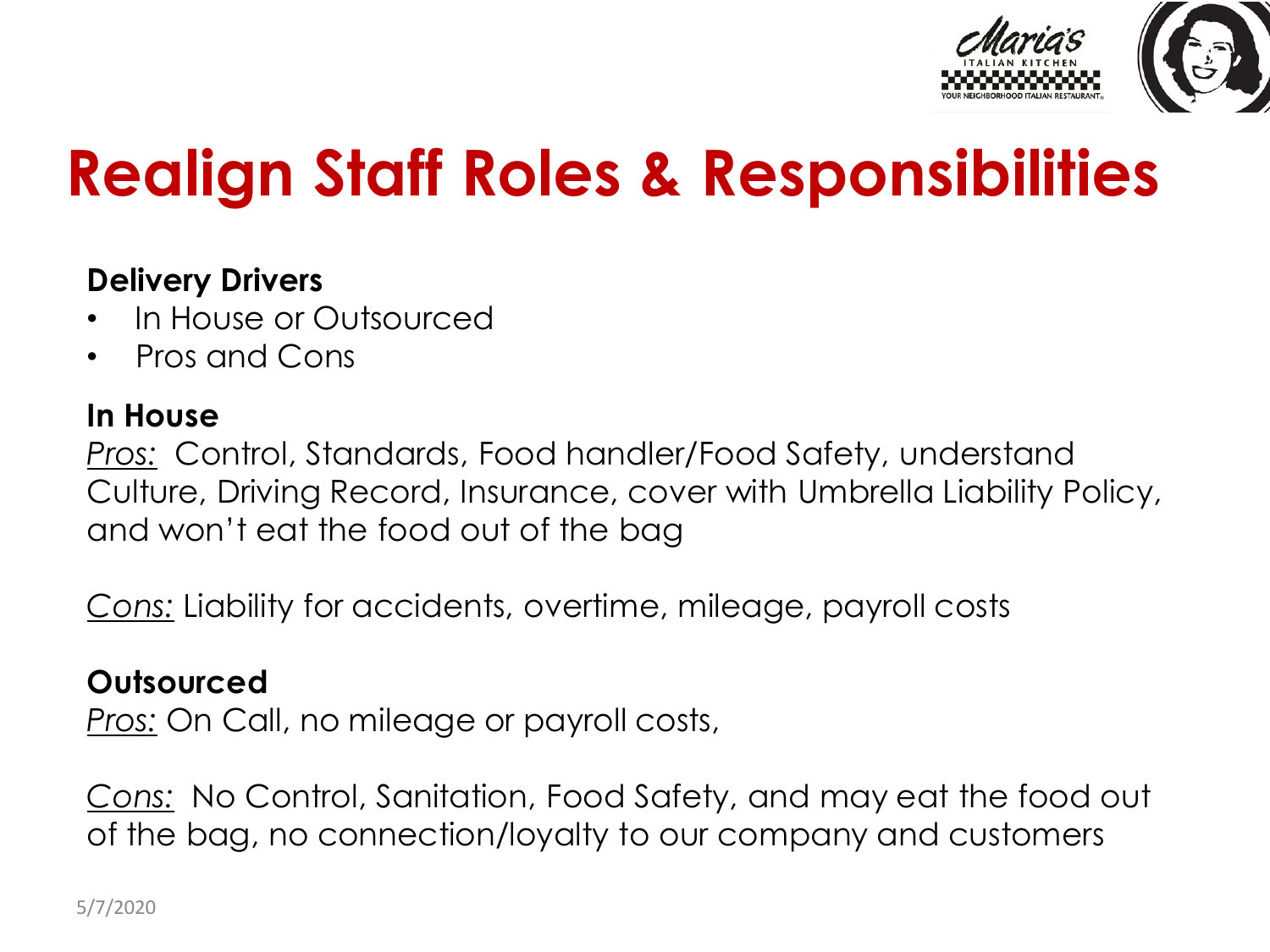



# **The Maria's 4 C's**

### **Clear, Constant, Consistent, Communication**

From Weekly to Daily "What's Cooking at Maria's" Who, What, Where, and Why

**Updates:** We must be nimble, changes daily

- Sales and Labor: Forecasting
- Safety, Sanitation and Signage



**Masks are required for service.** Please wear a mask when approaching the door or coming inside Maria's Italian Kitchen!

**Thank you for helping** keep everyone safe!







#### **Employee Arrival Checklist**

- Wearing mask before entering
- Wash hands
- Gloves on
- Temperature checked
- SMILE! Yes we can! My Pleasure

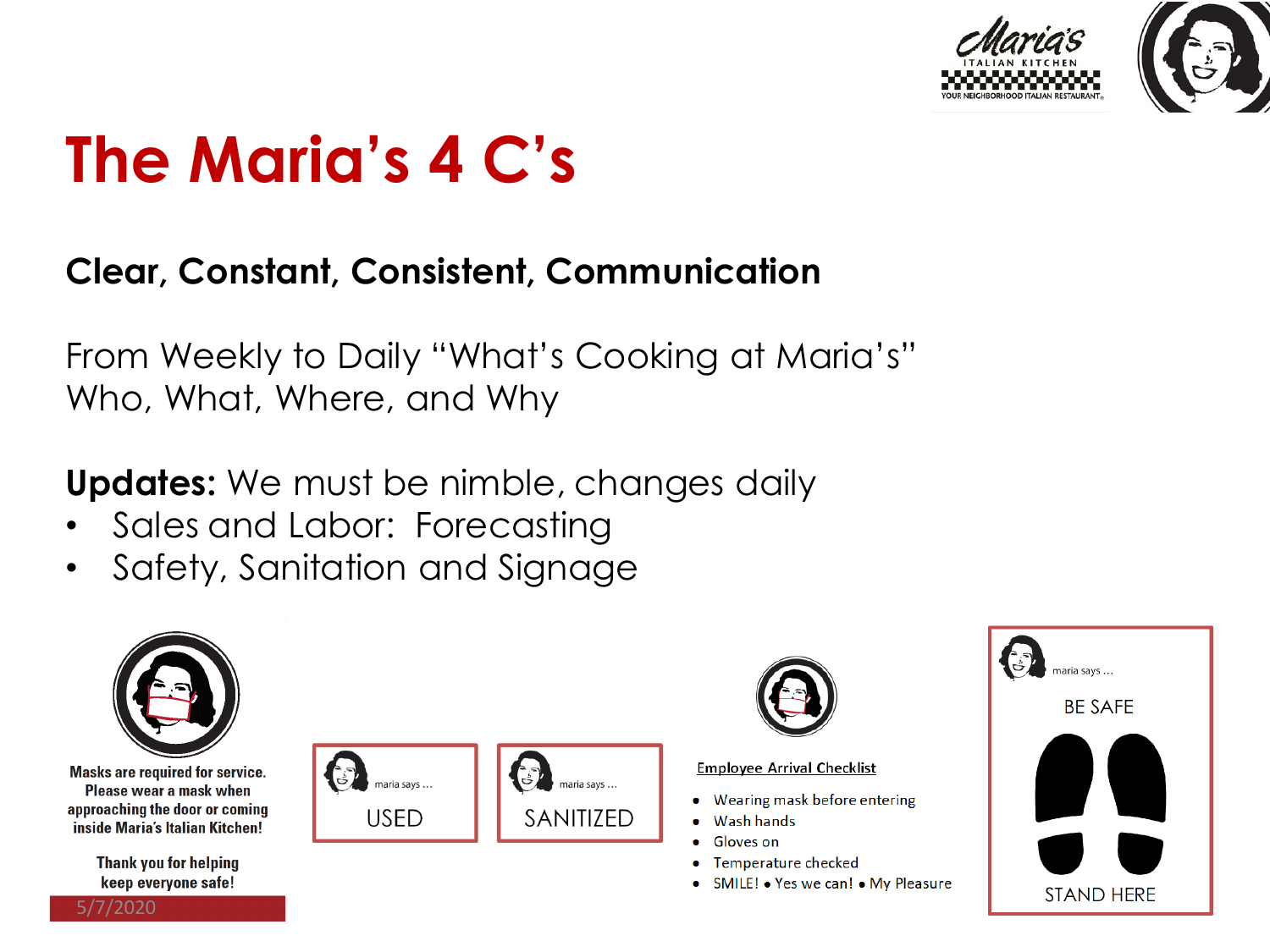

# **Technology**

#### **No Contact Payments**

**WHAT;** Mobile Pay New technology FOR transaction less payments. WHEN: within next 4 weeks;

**HOW:** to Prepare effective immediately; You Must ask EVERY GUEST for their : phone number, first name and last name This is for ALL orders, call ins, walk-ins, etc.

**WHY:** The new Mobile Pay platform NEEDS the Cell phone to TEXT the Check to Guest. They click add tip send and it is sent back to your POS… Easy Peasy.

**Online:** Order ahead for Dine In

**Reservations:** Call ahead for Dine In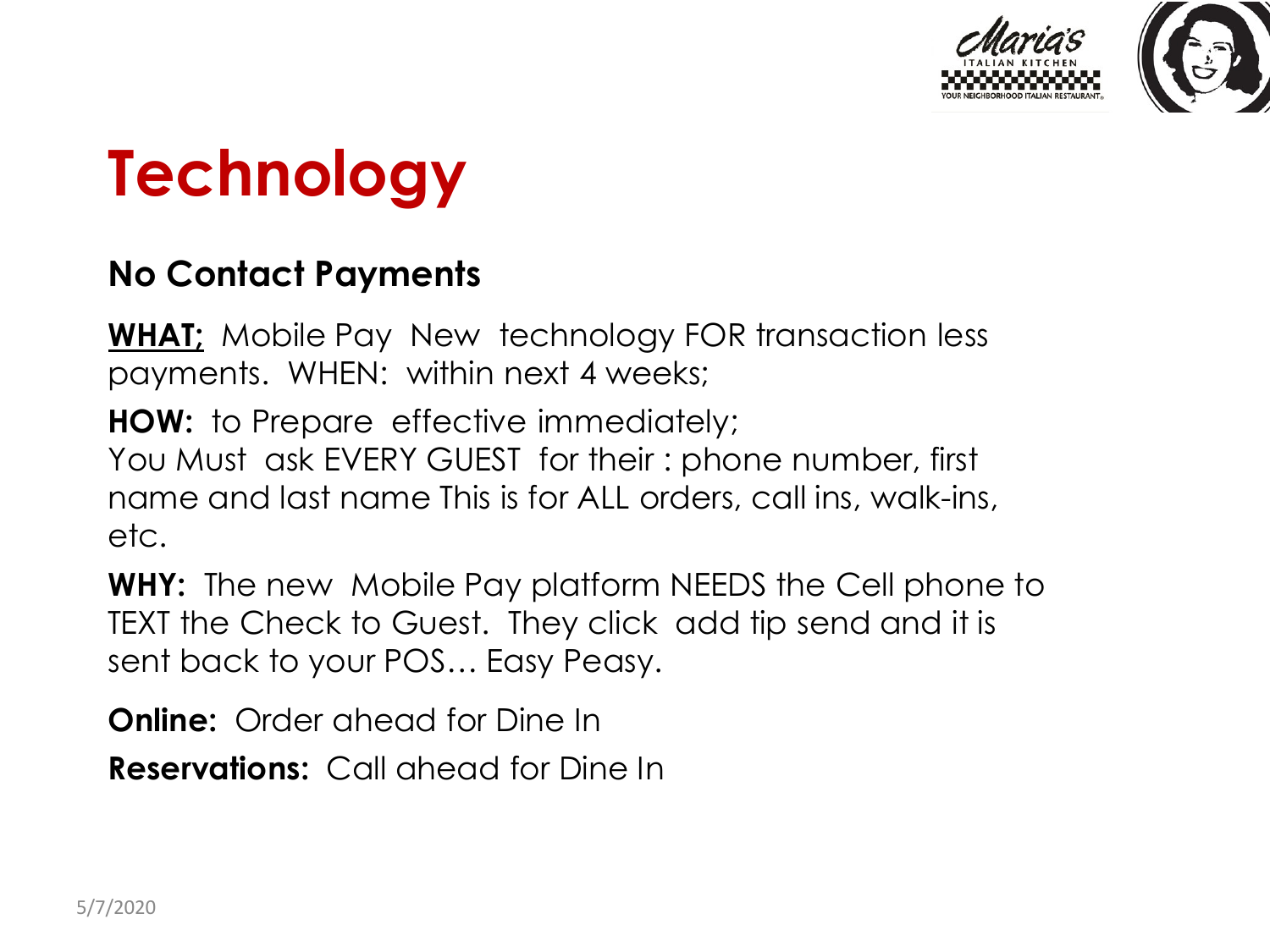

# **Connect**

#### **Bank:**

- 1. First have a conversation with your banker and explain your current situation
- 2. Request a loan deferral (each bank works different)
- 3. It is important that you read the material and fill out all information
- 4. Transparency and fluid communication with your bank
- 5. Have formal systems in place: accounting & record keeping, payroll, taxes, and lawyers

#### **Vendors:**

- Call all your Vendors and set up payment plans.
- Send a letter with your checks explaining circumstances.
- Look closely at ALL Costs
- Cut unnecessary expenses, do an Inventory

**Partners:** Insurance Agents, POS Systems, Accounting

- Reach out for their help and guidance
- JOIN THE CRA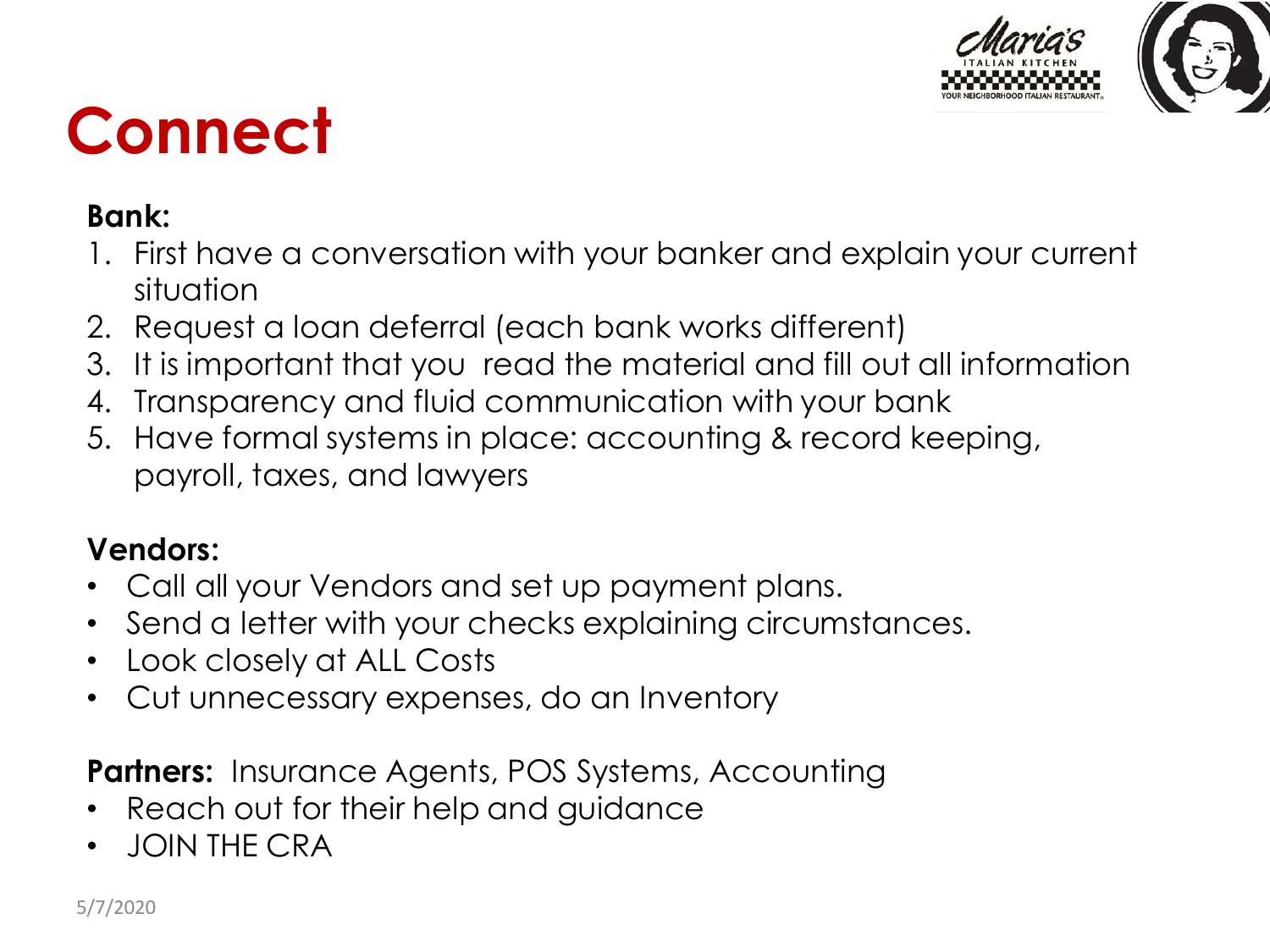

May 7th, 2020

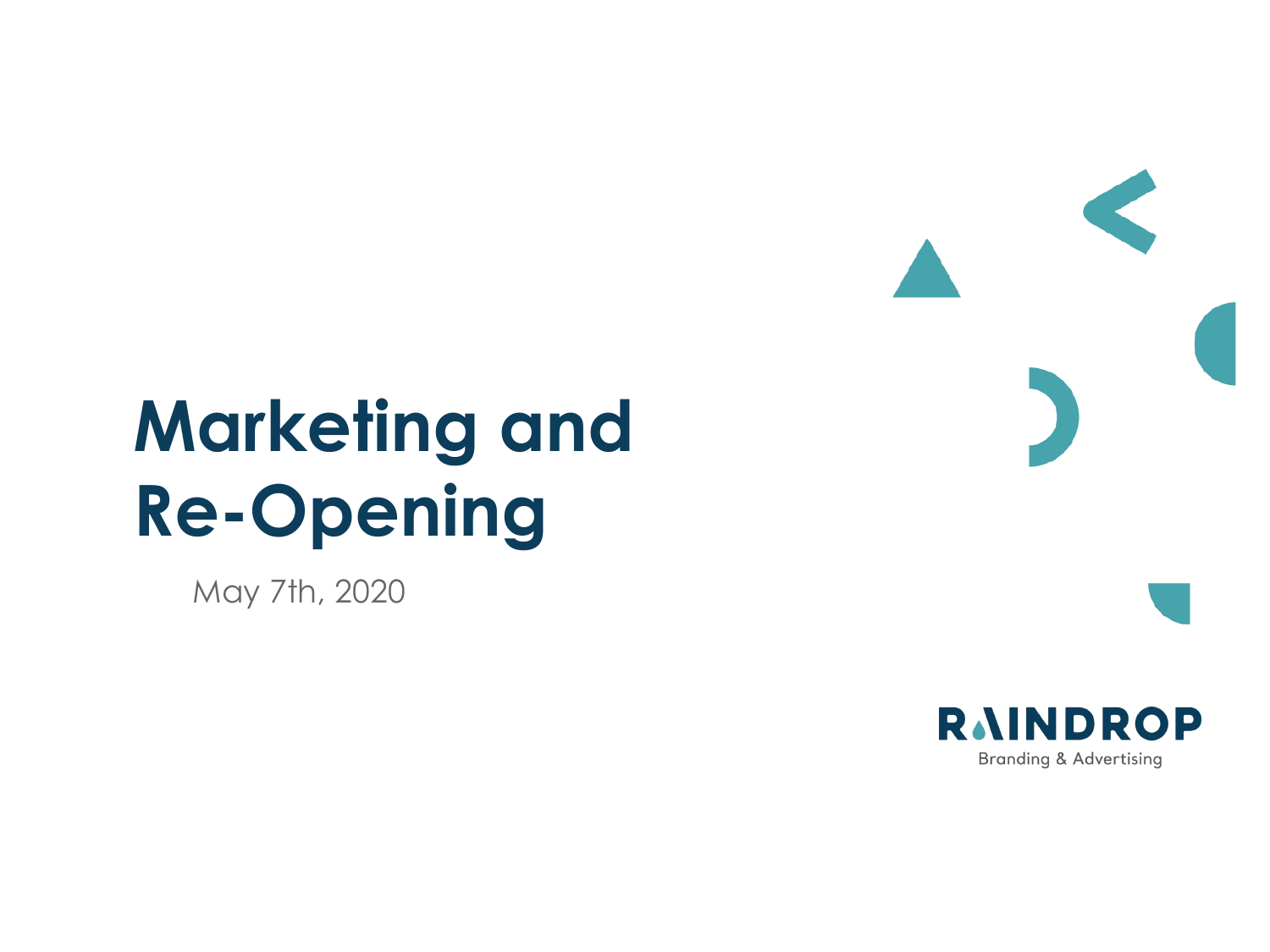You need to evolve… But what should you prioritize?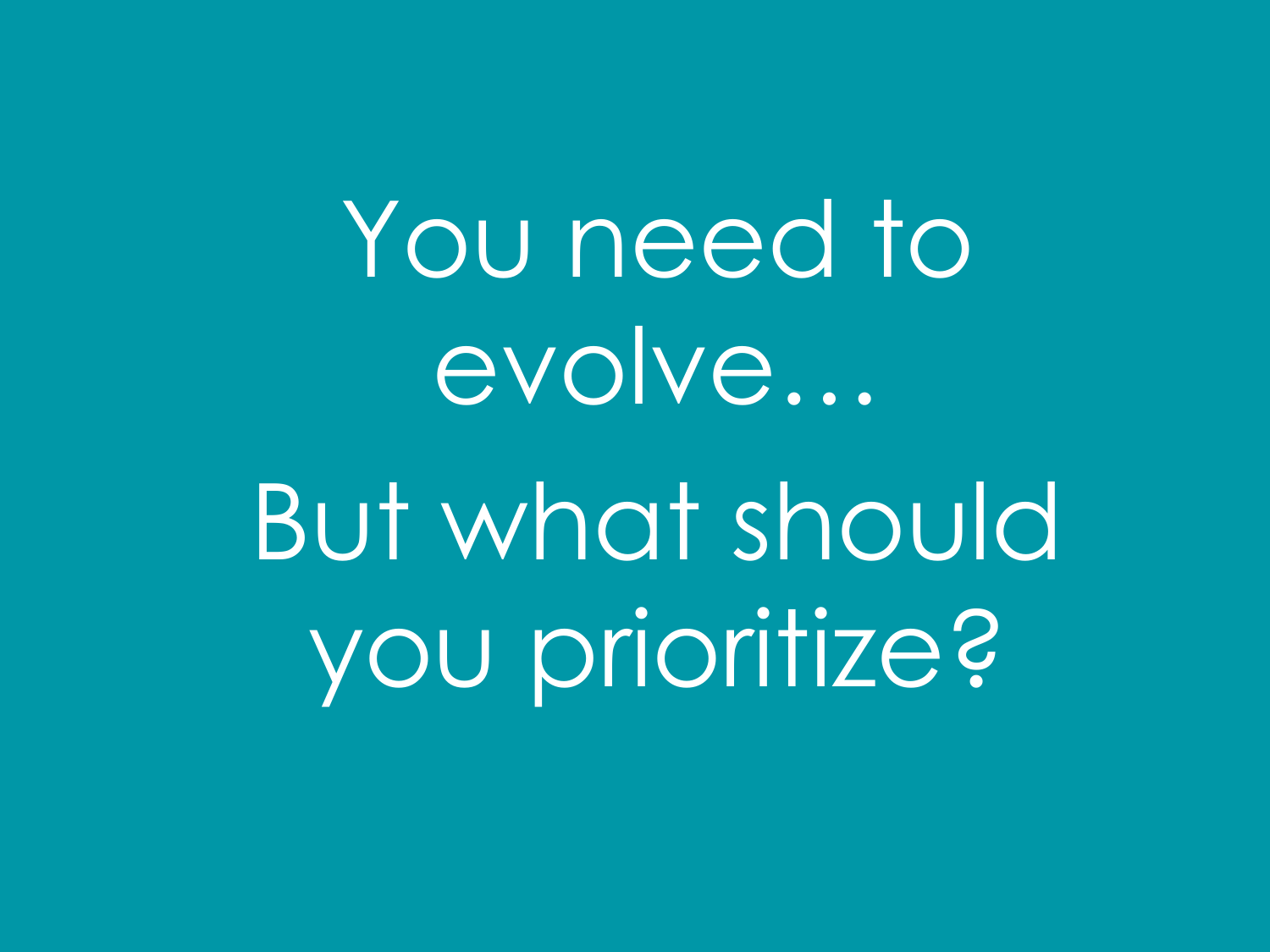## **What You Offer**

What am I saying "yes" to?

How can I affordably feed my family to-go?

How can you make special moments to-go?

## **How You Speak to People**

It is not "business as usual" - How are you making their lives better?

## **Ways to Reach Guests**

How will you get creative?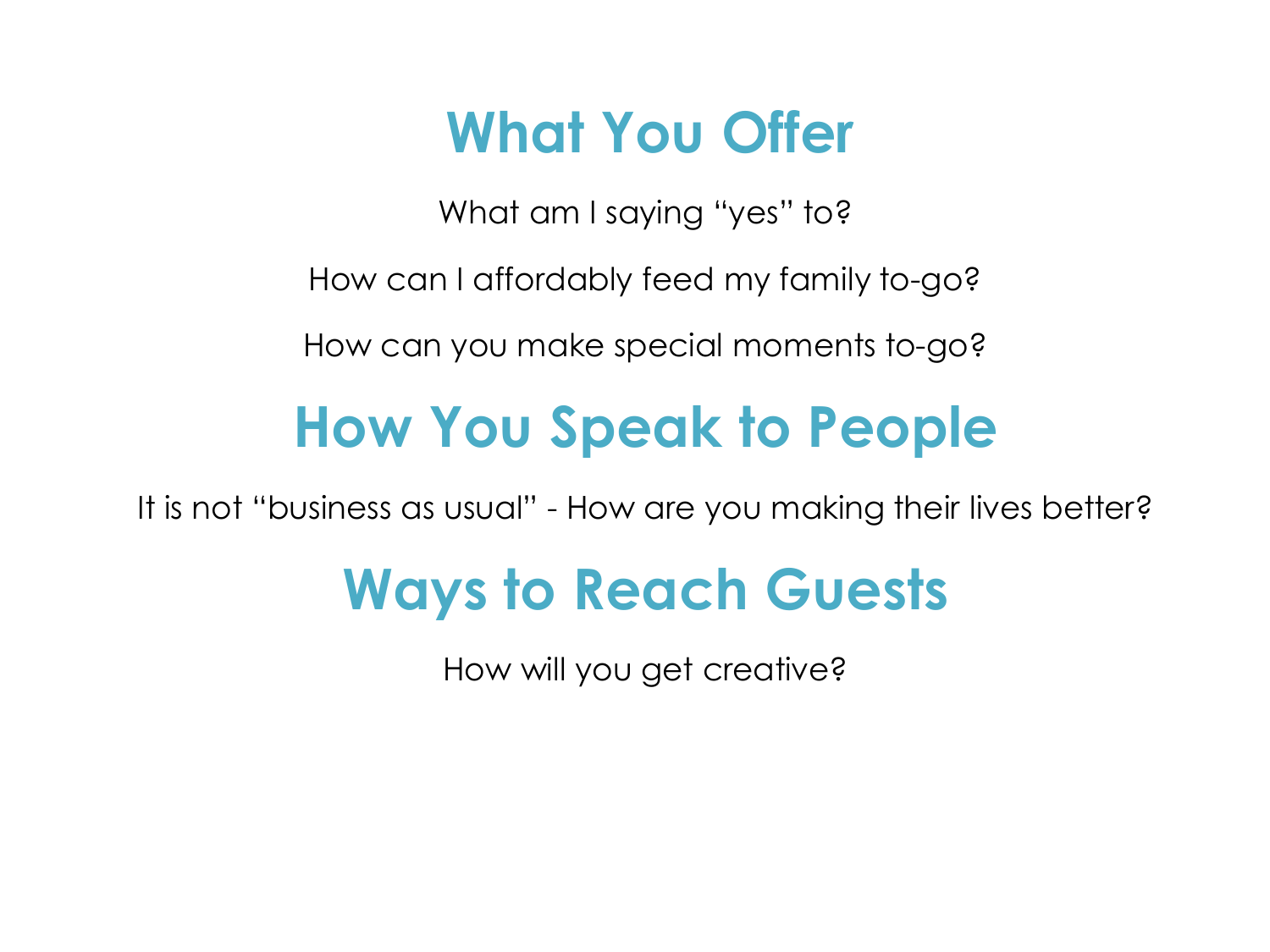## **What You Offer**

- What am I saying "yes" to?
- Provide multi-course options
- Provide affordable family options
- Focus on higher margin menu items
- People still have birthdays and anniversaries - How can you make special moments to-go?



GARAGE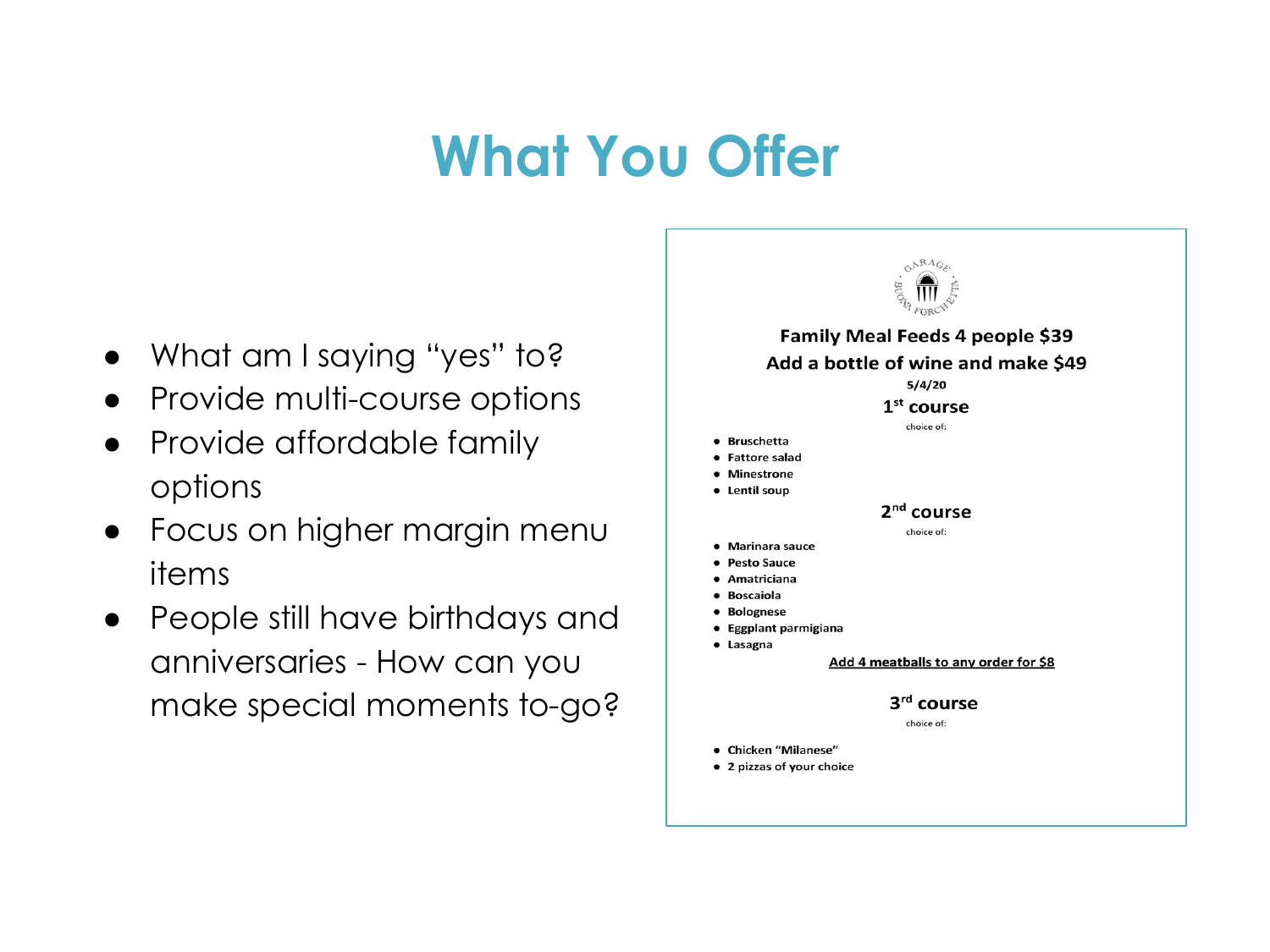## **How You Speak to People**

It is not "business as usual"...

How are you making their lives better?

- Focus on the ease of ordering and contactless options
- Less cooking this week (A meal for now and a meal for later special)
- Provide added value perceived generosity in hard times goes a long way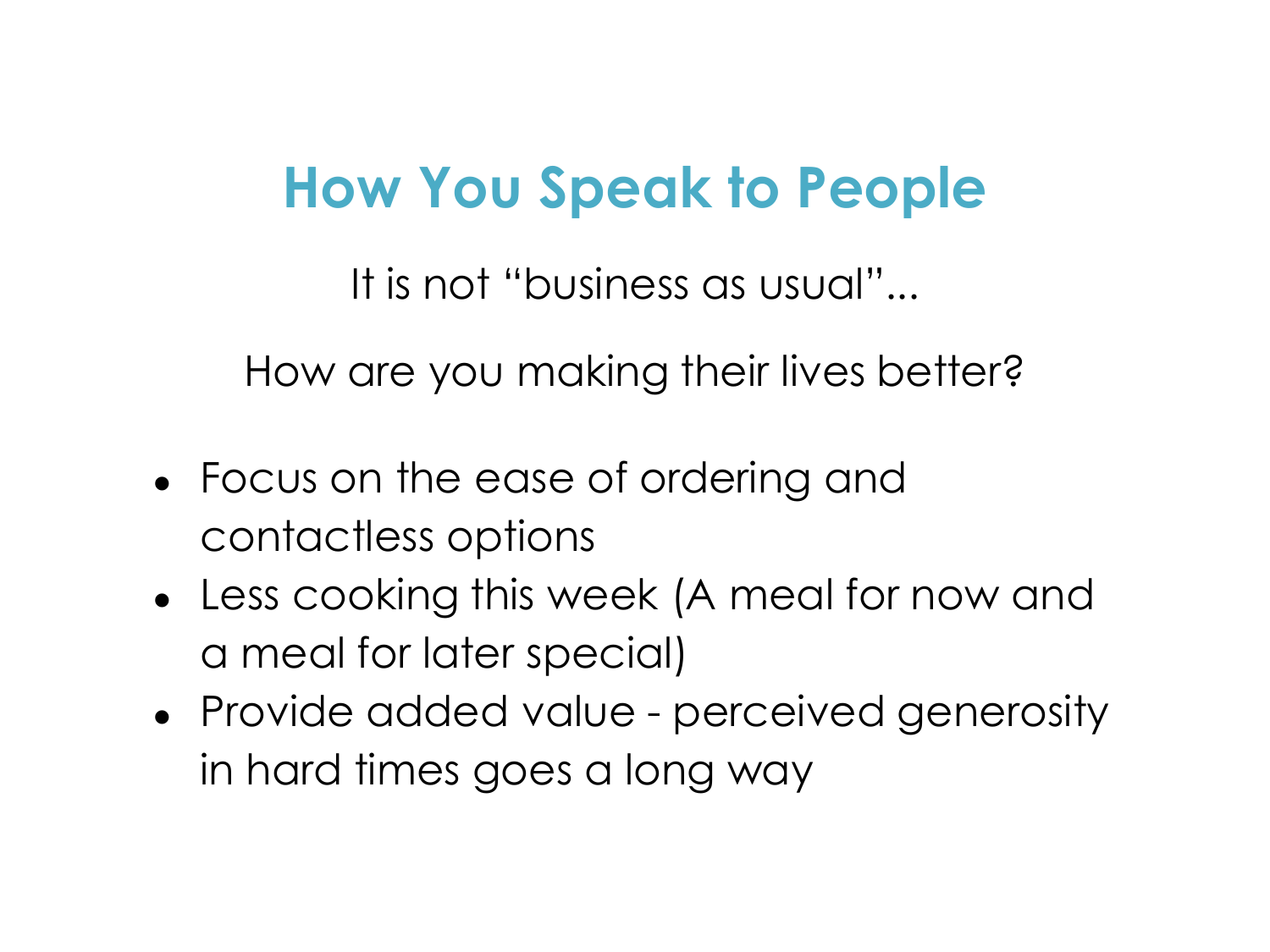## **Ways to Reach Guests**

How will you get creative?

- Facebook/Instagram ads targeted in your city radius promoting special occasion offers
- Email marketing to your list (or start prioritizing now)
- Lead capture ads for emails (special offer for sign up)
- Interact within local Facebook groups with unique offers (military, schools, etc)